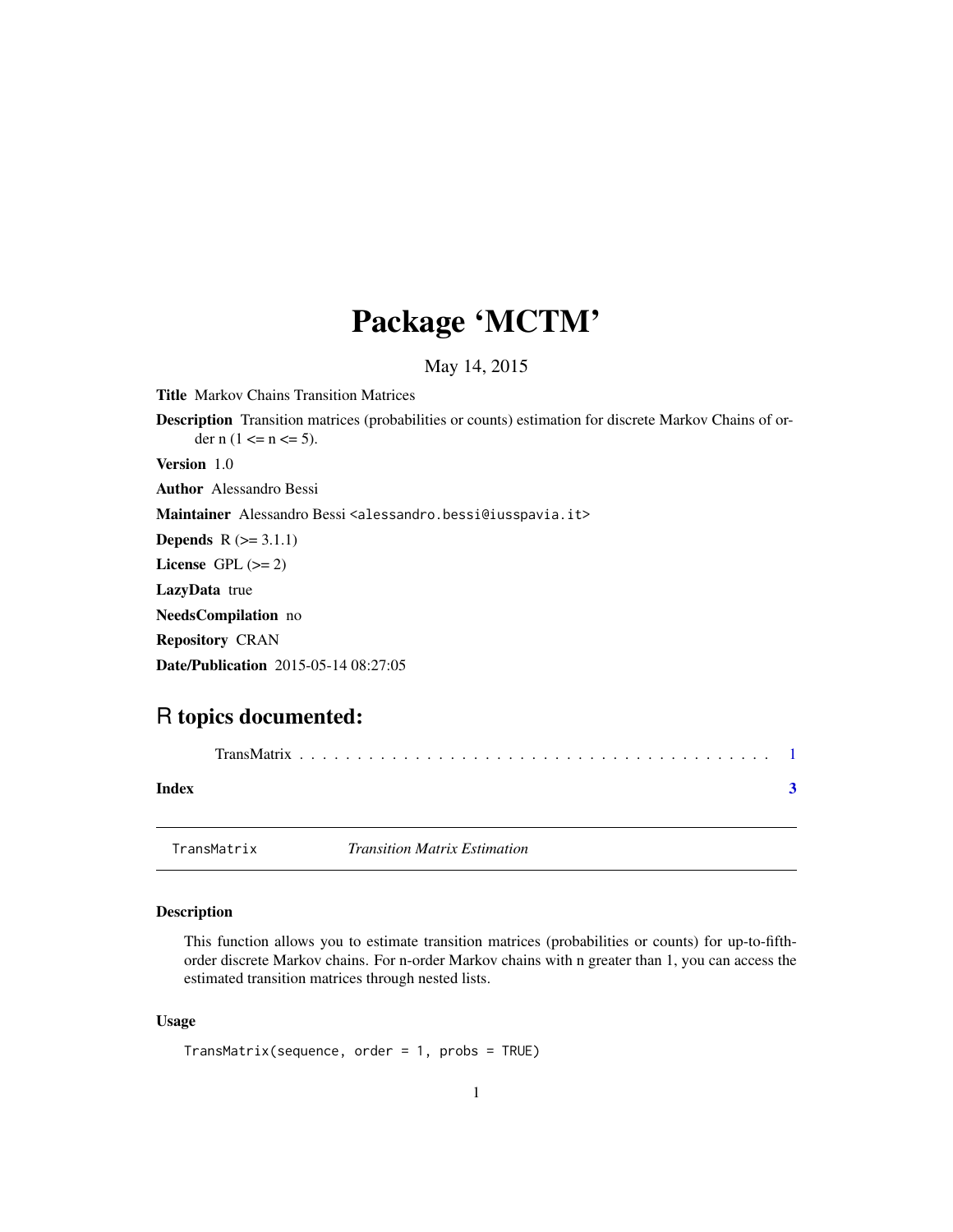#### Arguments

| sequence | A vector of integers representing the sequence. The sequence must be in the<br>form of $1,2,3,$                          |
|----------|--------------------------------------------------------------------------------------------------------------------------|
| order    | Integer from 1 to 5. Order of the Markov chain. By default is set to 1.                                                  |
| probs    | Logical. If TRUE probability matrices are returned, otherwise count matrices<br>are returned. By default is set to TRUE. |

#### Examples

```
seq \le sample(c(1,2,3,4), size = 1000, replace = TRUE)
TransMatrix(seq, order = 1, probs = TRUE)
TransMatrix(seq, order = 2, probs = FALSE)
mc <- TransMatrix(seq, order = 4, probs = TRUE)
mc[[1]][[2]][[3]] # through nested lists you can access to the estimated transition matrices
```